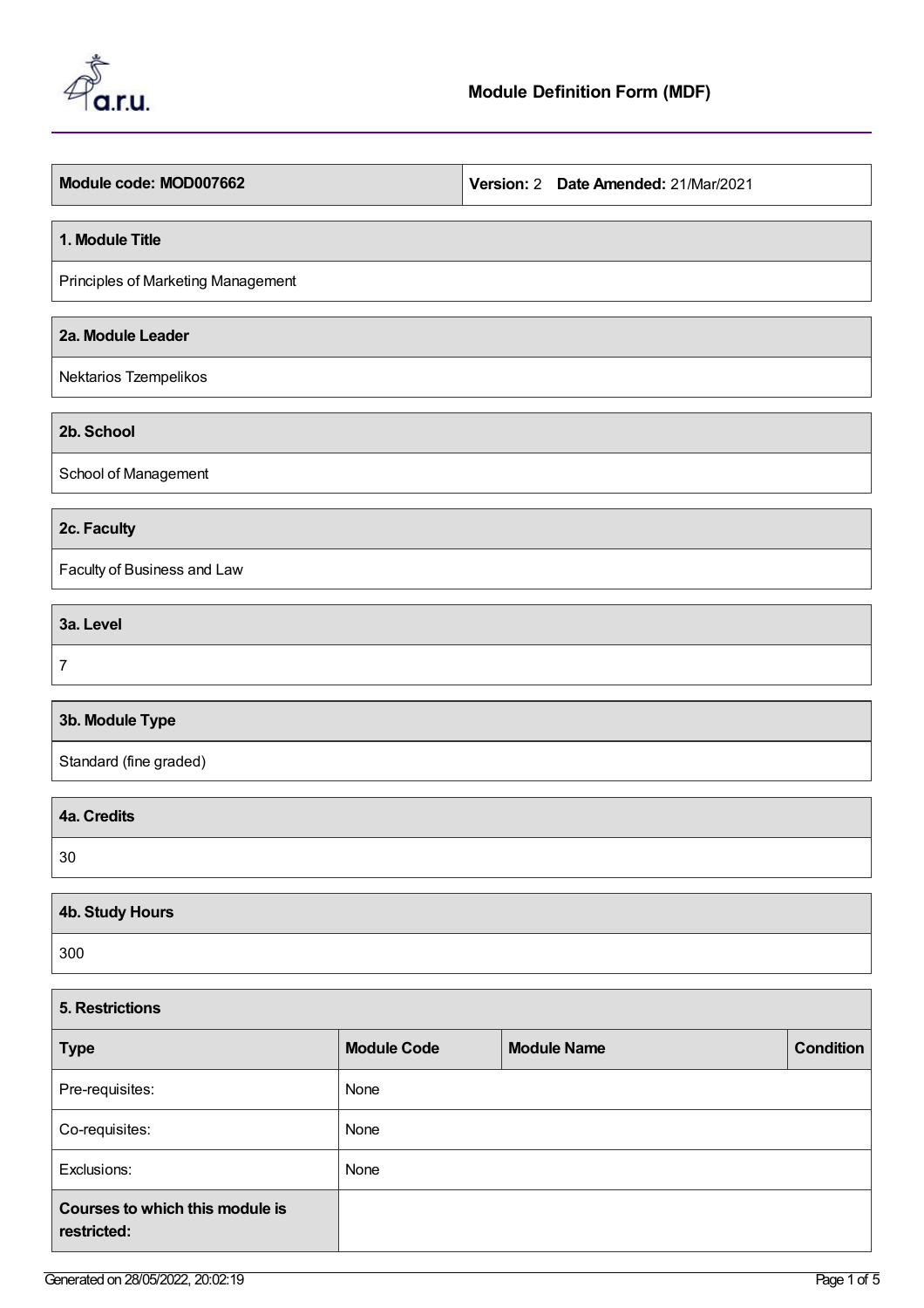## **6a. Module Description**

You'll work through the main theories and principles of marketing for the marketing manager or business leader, understanding how those theories and principles can be applied in practice to a range of business contexts; from business-to-consumer, business-to-business, charities, arts, to tourism and service-based industries. You'll focus particularly on global business challenges; competition and defining value; a digitally based economy; and societal marketing (corporate social responsibility, sustainability, morals and ethics) whilst also understanding the legal framework that impacts upon marketers and marketing practice such as consumer and data protection laws. This module will challenge you to examine marketing problems that have faced brands and organisations to critically analyse their approach and suggest new alternatives. You'll gain a firm grasp of the scope of marketing in general business management and leadership roles as well as a clear understanding of the specialist areas of study and work as you plan your lifelong career in this very broad industry.

Successful completion of this module by students registered on the Masters in Business Administration or Masters in Business Administration (with placement) provides exemption from the Chartered Management Institute's unit 710 Marketing Strategy.

## **6b. Outline Content**

The value, scope and history of marketing; business philosophies; marketing in a global context; marketing strategies and planning; the digital environment; market research and consumer behaviour; business markets, services and other marketing contexts; creating value and managing brands; pricing; promotion, distribution channels; and marketing metrics.

For the assessment, students will have the opportunity to undertake independent study by writing a case study of a brand or organisation. This will support their employability as they focus on a business context and aspect of marketing of their choice.

## **6c. Key Texts/Literature**

The reading list to support this module is available at: <http://readinglists.anglia.ac.uk/modules/mod007662>

## **6d. Specialist Learning Resources**

None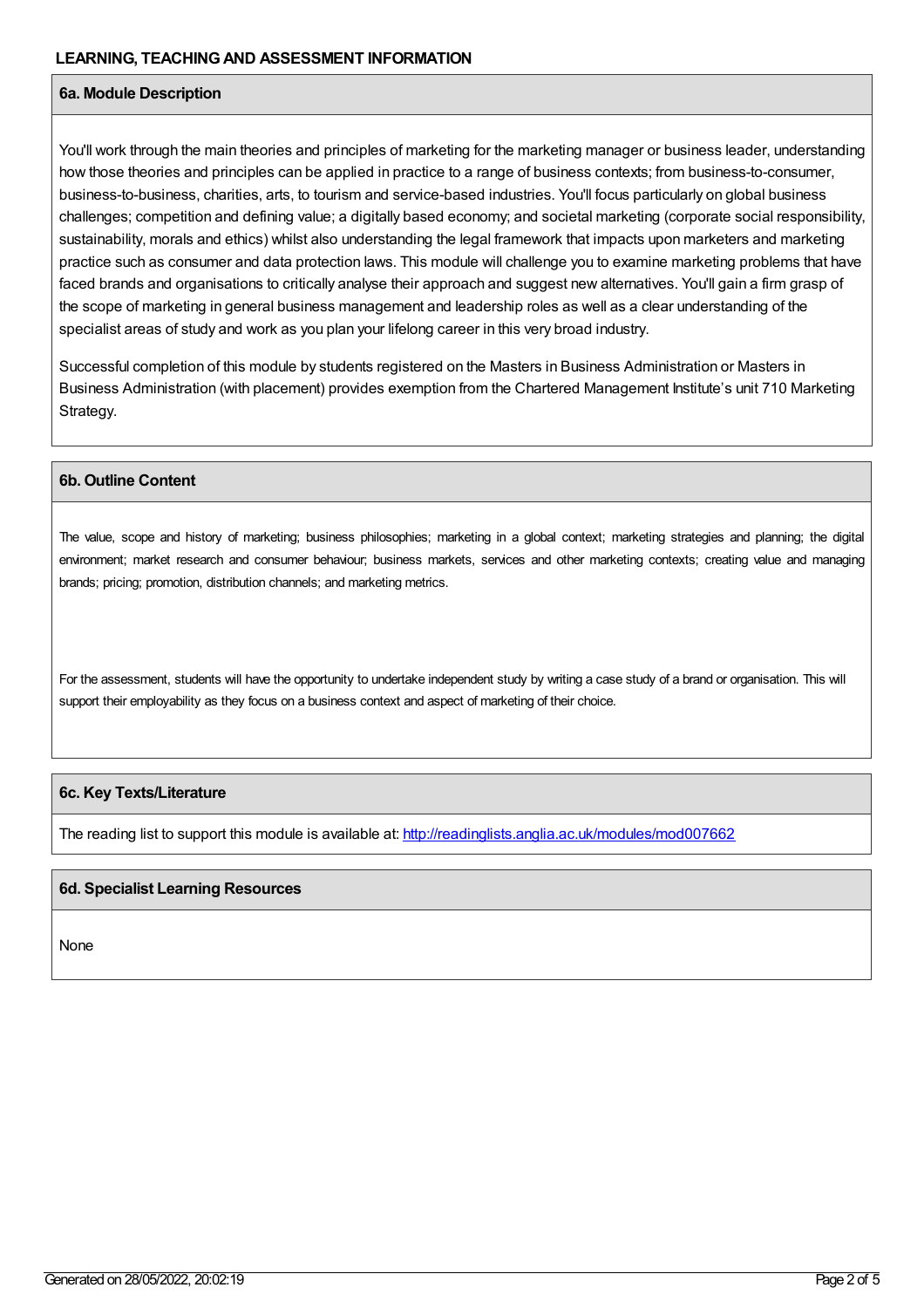| 7. Learning Outcomes (threshold standards) |                                                                |                                                                                                                                |  |  |
|--------------------------------------------|----------------------------------------------------------------|--------------------------------------------------------------------------------------------------------------------------------|--|--|
| No.                                        | Type                                                           | On successful completion of this module the student will be<br>expected to be able to:                                         |  |  |
|                                            | Knowledge and Understanding                                    | Identify the main theories and principles of marketing;                                                                        |  |  |
| 2                                          | Knowledge and Understanding                                    | Critique the principles of marketing planning and how this acts as a<br>framework for marketing in practice;                   |  |  |
| 3                                          | Knowledge and Understanding                                    | Examine the value, scope and history of marketing and how learning from<br>the past can influence future success;              |  |  |
| 4                                          | Intellectual, practical, affective and<br>transferrable skills | Critically analyse the use of marketing techniques by brands and<br>organisations and suggest solutions to marketing problems; |  |  |
| 5                                          | Intellectual, practical, affective and<br>transferrable skills | Apply general marketing techniques to practice;                                                                                |  |  |
| 6                                          | Intellectual, practical, affective and<br>transferrable skills | Appraise and investigate how marketing applies to different contexts.                                                          |  |  |

| 8a. Module Occurrence to which this MDF Refers |                   |                                                       |          |                         |
|------------------------------------------------|-------------------|-------------------------------------------------------|----------|-------------------------|
| Year                                           | <b>Occurrence</b> | <b>Period</b>                                         | Location | <b>Mode of Delivery</b> |
| 2021/2                                         | <b>ZZF</b>        | Template For Face To<br><b>Face Learning Delivery</b> |          | Face to Face            |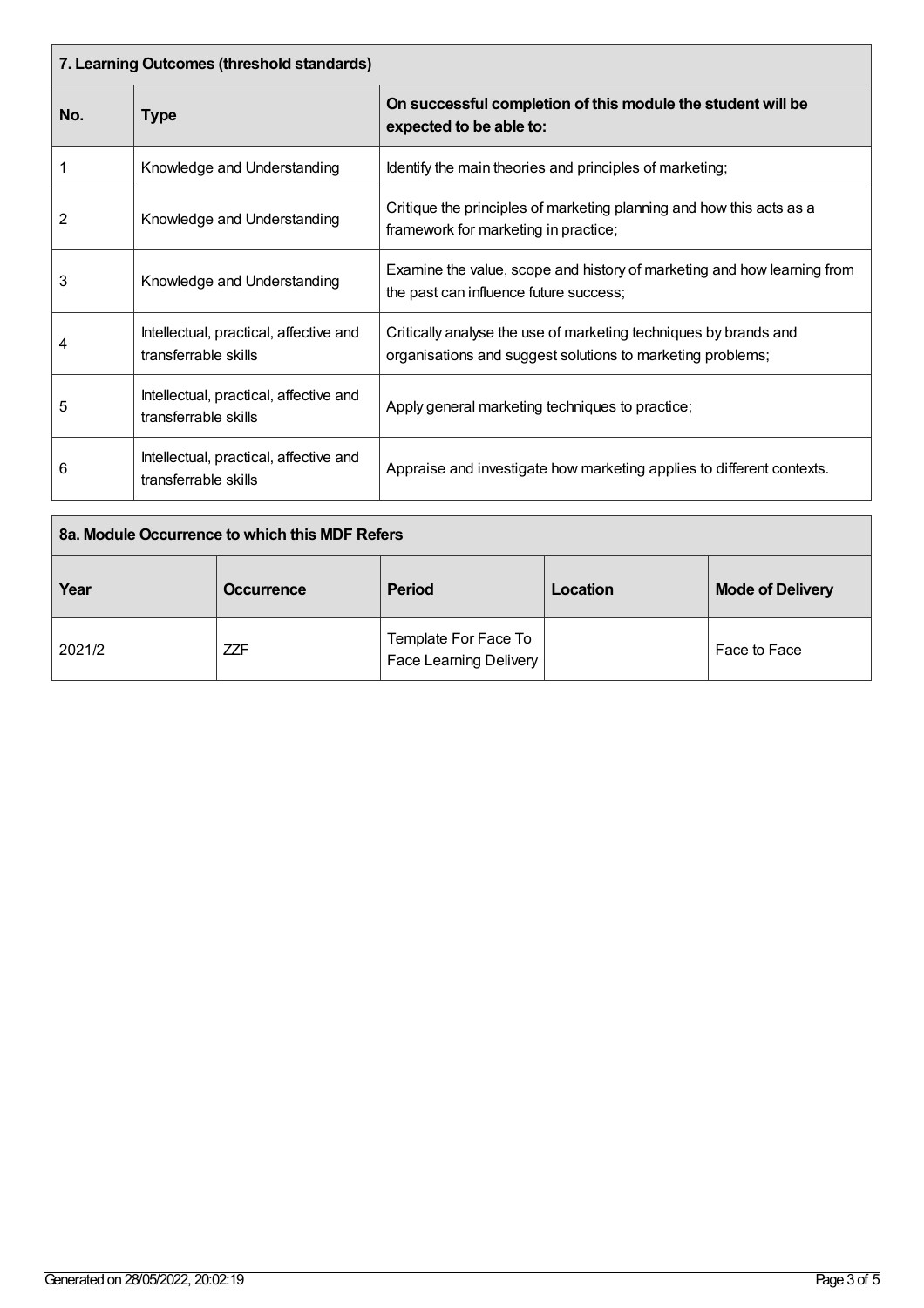| 8b. Learning Activities for the above Module Occurrence |              |                          |                                                                                                                                                                                                                                                                   |  |
|---------------------------------------------------------|--------------|--------------------------|-------------------------------------------------------------------------------------------------------------------------------------------------------------------------------------------------------------------------------------------------------------------|--|
| <b>Learning Activities</b>                              | <b>Hours</b> | <b>Learning Outcomes</b> | <b>Details of Duration,</b><br>frequency and other<br>comments                                                                                                                                                                                                    |  |
| Lectures                                                | 0            | N/A                      | N/A                                                                                                                                                                                                                                                               |  |
| Other teacher managed<br>learning                       | 52           | $1-6$                    | 1 x 20 minute screencasts<br>per week over 12 weeks<br>making minimum of 4 hours<br>Followed by; 2 hr Tutorials<br>(face-to-face, with a SSR of<br>100:1) per 12 weeks<br>Followed by; 2 hr Workshops<br>(face-to-face, with a SSR of<br>about 25:1) per 12 weeks |  |
| Student managed learning                                | 248          | $1-6$                    | Reading, session<br>preparation, assessment<br>preparation, research,<br>writing. Including time spent<br>on online community (e.g.<br>padlet, which will be<br>moderated weekly or about<br>40 minutes per week by<br>module leader                              |  |
| TOTAL:                                                  | 300          |                          |                                                                                                                                                                                                                                                                   |  |

| 9. Assessment for the above Module Occurrence                                                                                                                                                                                                   |                          |                             |               |                                   |                          |
|-------------------------------------------------------------------------------------------------------------------------------------------------------------------------------------------------------------------------------------------------|--------------------------|-----------------------------|---------------|-----------------------------------|--------------------------|
| <b>Assessment</b><br>No.                                                                                                                                                                                                                        | <b>Assessment Method</b> | Learning<br><b>Outcomes</b> | Weighting (%) | <b>Fine Grade or</b><br>Pass/Fail | Qualifying<br>Mark $(%)$ |
| 010                                                                                                                                                                                                                                             | Practical                | $1 - 6$                     | 50(%)         | Fine Grade                        | 30(%)                    |
| 15 minute company and market situation analysis group presentation with 5 min Q&A                                                                                                                                                               |                          |                             |               |                                   |                          |
| <b>Assessment</b><br>No.                                                                                                                                                                                                                        | <b>Assessment Method</b> | Learning<br><b>Outcomes</b> | Weighting (%) | <b>Fine Grade or</b><br>Pass/Fail | Qualifying<br>Mark $(%)$ |
| 011                                                                                                                                                                                                                                             | Coursework               | $1 - 6$                     | 50 $(% )$     | Fine Grade                        | 30(%)                    |
| 3,000 word recommendation based on the data found in the analysis, proposing a detailed and well justified new<br>or modified product or service and the marketing communications that would be used to launch/advertise the<br>market offering |                          |                             |               |                                   |                          |

ı